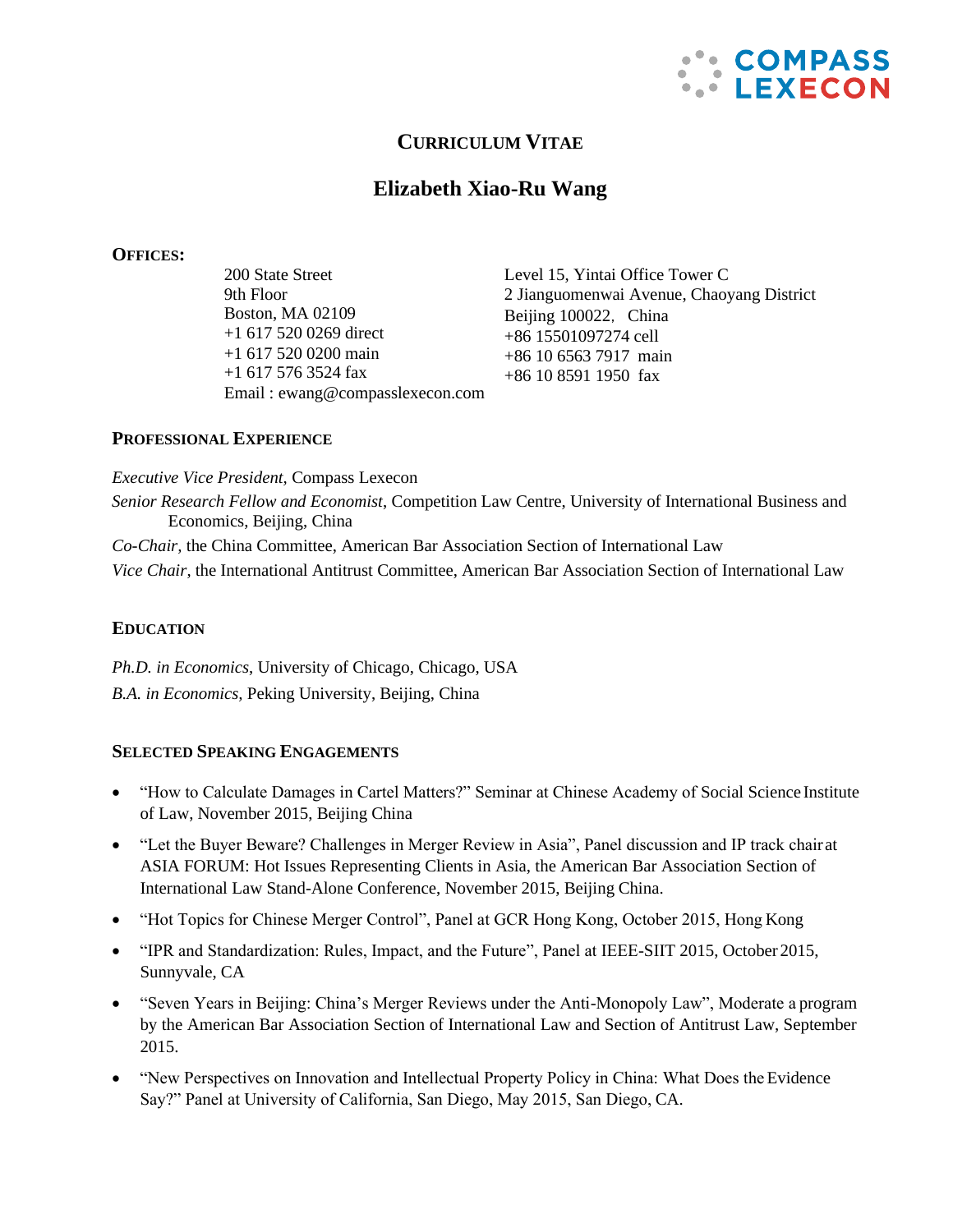- "Antitrust and IP in China: Quo Vadis?", Panel at the 63<sup>rd</sup> American Bar Association Section of Antitrust Law 2015 Spring Meeting, April 2015, Washington DC.
- "NDRC's Qualcomm Decision and beyond New Developments in China's Antitrust & IP", Moderatea program by the American Bar Association Section of International Law, March 2015.
- "Economics and Economic Evidence across Regimes", Panel at the 18th Annual Antitrust Symposium Perspectives on Global Competition Law by the George Mason Law Review, February 2015,Washington DC.
- "The Legal and Regulatory Context for China's Antitrust Enforcement", Testify at a congressional hearing on "the Foreign Investment Climate in China" by US-China Economic and Security Review Commission, January 2015, Washington DC.
- "An Economic Perspective on Competition Issues in the Internet Based Sector", Presentation at 3rd International Conference of Intellectual Property, Standard and Anti-Monopoly Law hosted by the China's Ministry of Industry and Information Technology, December 2014, Beijing.
- "China's Antitrust Enforcement in 2014 Looking Back, Looking Forward", Moderate a program bythe American Bar Association Section of International Law and Section of Antitrust Law, December 2014.
- "Mergers: Thinking Locally and Globally", Panel at Concurrences/New York University LawSchool, Antitrust in Emerging and Developing Countries Conference, October 2014, New York.
- "Antitrust Enforcement in China What Next?", Panel discussion with FTC CommissionerOhlhausen and others at GCR Live 2nd Annual New York Conference, September 2014, New York.
- "Recent Developments Regarding SEPs and PAEs," Panel discussion at a program by the American Bar Association Section of Antitrust Law, July 2014.
- "Takeaways from the 'Antitrust in Asia: China' Conference", Panel discussion at a program bythe American Bar Association Section of International Law, June 2014
- "Hot Topics in Hi-Tech Industries Regarding Antitrust Litigation" and "Competition Analysis of MFN Cases," Panel discussions at 2014 Anti-monopoly Law Litigation Forum by Chinese Supreme Court and University of International Business and Economics, May 2014, Beijing, China.
- "Abuse of Dominance and the Antitrust-Intellectual Property Interface," Moderate a program with FTC Commissioner Ohlhausen, Director General Airong Ren of China State Administration for Industry and Commerce and others, by the American Bar Association Section of Antitrust Law Stand-Alone Conference "Antitrust in Asia: China," May 2014, Beijing China.
- "Managing Antitrust Risks and Reducing Surprises for Multinationals Operating and Expanding in China," Roundtable discussion at Nixon Peabody LLP, April 2014, Boston.
- "Vertical Issues in High Tech Industry in China," Moderate a program by the American Bar Association Section of International Law and Section of Intellectual Property Law, March 2014.
- "Economic Issues in Internet Based Industries," Panel discussion at International Conference on Abuse of Dominance in ICT Industry by University of International Business and Economics, January 2014, Zhuhai, China.
- "FRAND in ASIA," Panel discussion at a program by the American Bar Association Section of Intellectual Property Law, November 2013.
- "US Antitrust Law Fundamentals for Chinese Practitioners Series: Session 2 Basic Economics for Antitrust Lawyers ABA Antitrust Section Program for Chinese Practitioners," Panel discussion at a program by the American Bar Association Section of Antitrust Law, October 2013.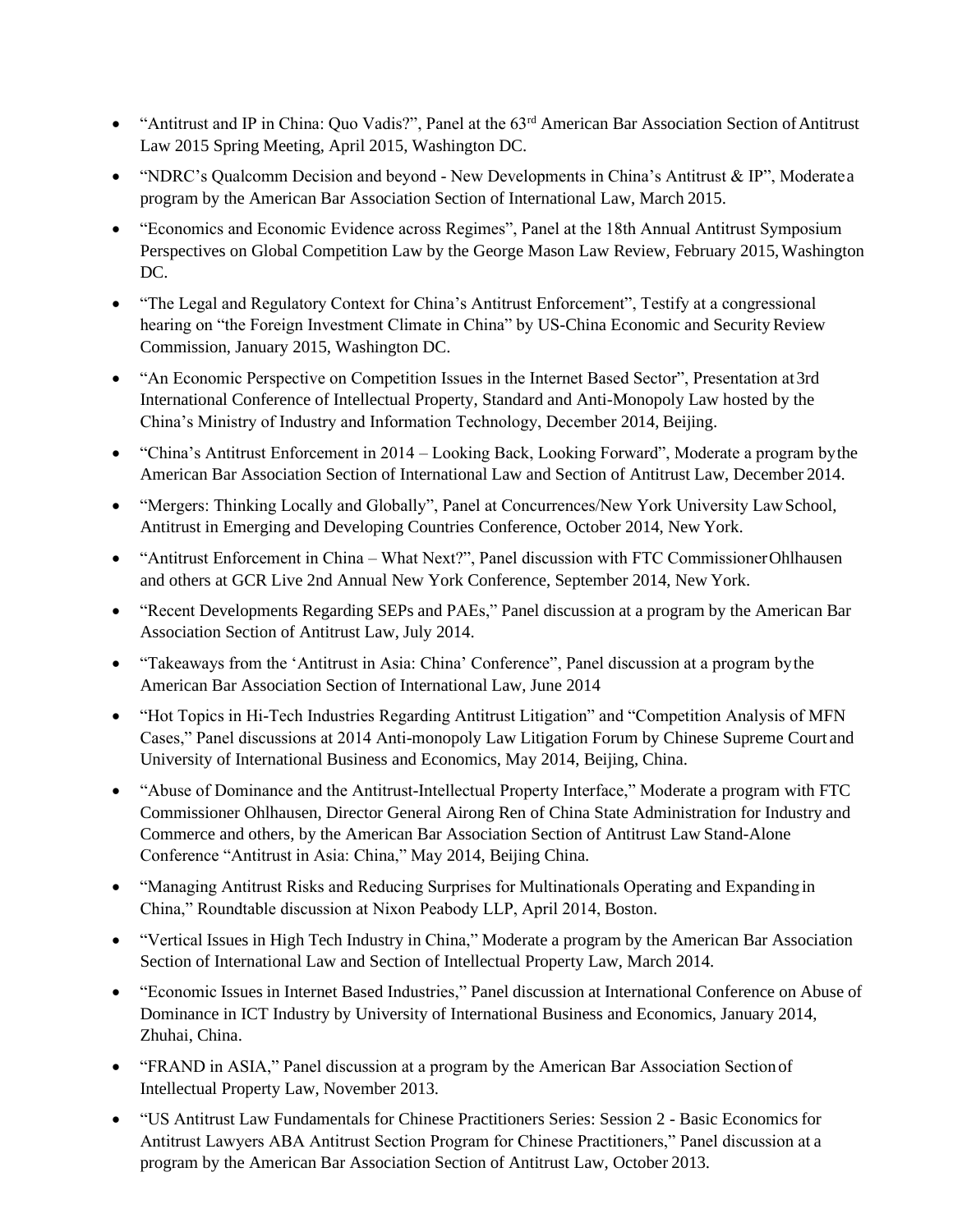- "Economic Analysis in Horizontal Merger Review," Panel discussion at the 1<sup>st</sup> International Symposium on Competition Law at Hunan University, September 2013, Changsha, China.
- "Key Economic in Antitrust Matters," Program co-chair and Conference co-chair at China Inside Out,the American Bar Association Section of International Law Stand-Alone Conference, September 2013, Beijing China.
- "Economic Analysis in MOFCOM's Merger Review," Panel discussion on Merger Review at China's Anti-Monopoly Law 5<sup>th</sup> year Anniversary Conference, Expert Advisory Committee under the State Council Anti‐Monopoly Commission and UIBE Competition Law Centre, July 2013, Beijing, China.
- "New Developments in Merger Remedies in China," Panel discussion at a program by the AmericanBar Association Section of Antitrust Law and Section of International Law, July 2013.
- "New Developments of Antitrust Litigation in China," Panel discussion at a program by the American Bar Association Section of Antitrust Law and Section of International Law, July 2013.
- "Interaction of IP and Antitrust: a US-China Comparative Perspective," Panel discussion at a programby the US Chamber of Commerce with FTC Commissioner Ohlhausen, China IPR Attaché Fulli Chen and others, June 2013, Washington DC.
- "Problems and Prospects of Anti-Monopoly Law: A US-China Comparative Perspective," Panel discussion with Prof. William Kovacic from the George Washington University Law School, FTC Commissioner Ohlhausen, Prof. Yong Huang from UIBE, and others, May 2013, Washington DC.
- "Chinese Health Care Reform: Challenges and Opportunities for Multinationals," Moderator for apanel discussion at Charles River Associates, April 2013, Boston, MA.
- "Transnational Deal Making in an Evolving Regulatory Environment: the Function and Future of Antitrust and National Security Reviews," Panel discussion at the University of Pennsylvania East Asia Law Review Symposium, February 2013, Philadelphia, PA.
- "Solving the China Puzzle in Global Merger Review," Panel discussion at a program by the American Bar Association China Committee and International Antitrust Committee, November 2012.
- "Regulatory Maze for M&A Transaction in China," Moderator for a panel discussion at Asia Counsel-to-Counsel Exchange, September 2012, Shanghai, China.

## **PUBLICATIONS**

- "Patent Pledge Enforcement in China", a book chapter in *Patent Pledges: Global Perspectives onPatent Law's Private Ordering Frontier*, Edward Elgar Publishing Limited, forthcoming
- "Essential Facilities Doctrine and Its Application in Intellectual Property Space under China's Anti-Monopoly Law", with Yong Huang and Roger Zhang, 22 *George Manson Law Review*, 1103-1126, 2015, won an award at the Antitrust Writing Award 2016
- "Merger Remedies of China's Ministry of Commerce," with Yong Huang, *Concurrences Journal* forthcoming
- "Economic Analysis in Merger Reviews in China (中国反垄断并购审查中的经济分析)", *Competition Policy Studies*《竞争政策研究》*,* August 2015 Vol. 1 (in Chinese)
- "An Economic Perspective of Standards and FRAND Enforcement in China," with Harry Foster, Journal of Antitrust Enforcement, June 2015